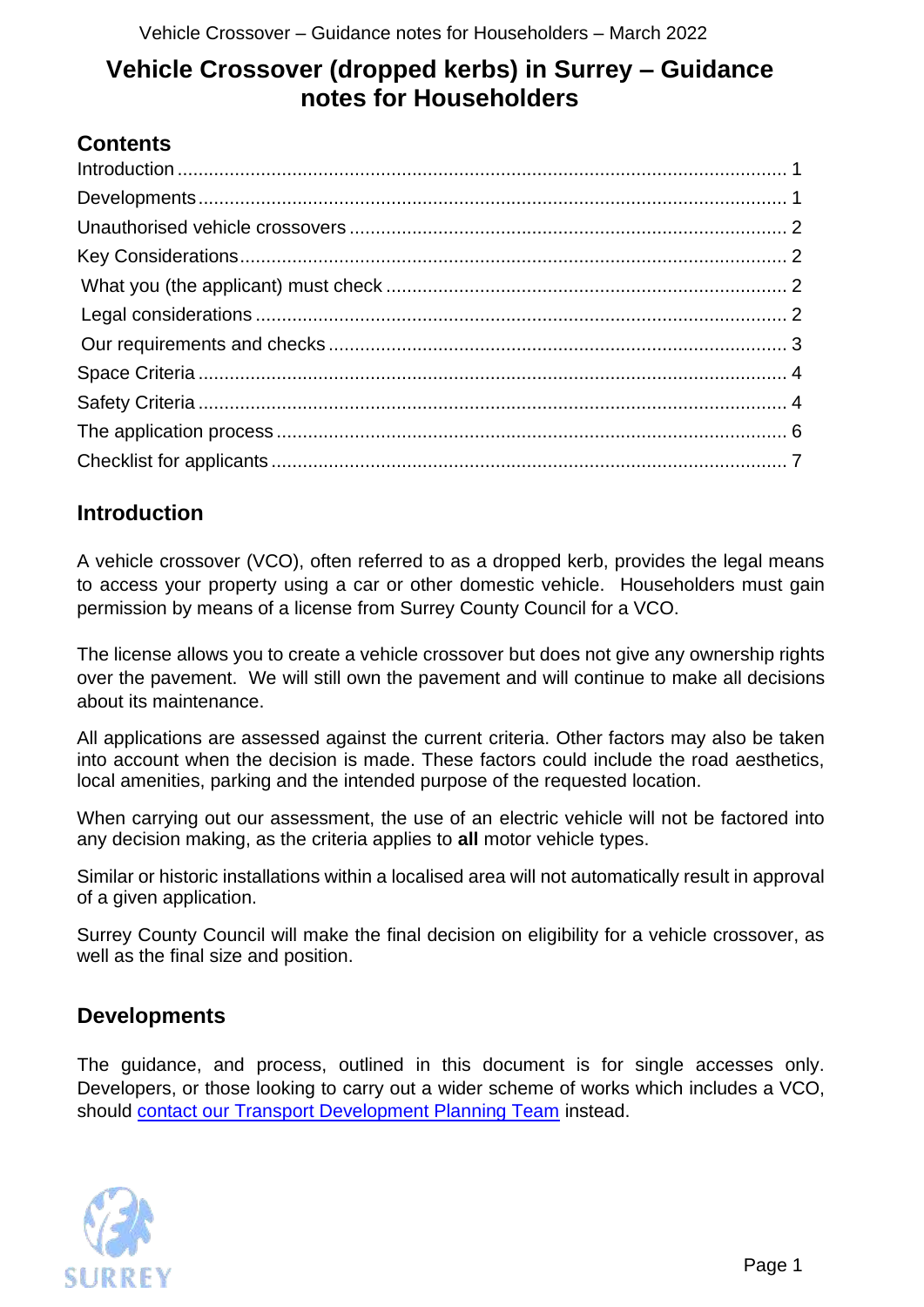### <span id="page-1-0"></span>**Unauthorised vehicle crossovers**

It is an offence to carry out any works on public roads and pavements without our permission. Unauthorised vehicle crossovers will cause the pavement to deteriorate and put those using it at risk. We take our duty seriously to maintain our roads and pavements, and protect them from damage.

### <span id="page-1-1"></span>**Key Considerations**

#### <span id="page-1-2"></span>**What you (the applicant) must check**

- If you are a tenant of a council, housing association or leasehold property, you will require the written permission of the relevant landlord
- Please check your deeds to confirm there is no restriction on parking a vehicle within the boundaries of the property (often applies to New Build properties)
- Please check that you meet all the criteria in this document and review the 'Checklist for Applicants' on page 7
- If you intend to have a loose gravel driveway on your property, a mechanism must be put in place to ensure the gravel is retained and cannot be spread across the highway
- We highly recommend that if your application is successful, you arrange to construct a driveway on your property before the vehicle crossover is put in. This is to prevent damage to the newly constructed vehicle crossover
- Your private driveway must meet the existing rear edge pavement height. Pavement heights cannot be adjusted to meet private driveways. You may have to alter your driveway to meet this.
- Whether you need Planning Permission or not (See 'Legal considerations' below)
- Check if you live on a road which is subject to Lane Rental restrictions. This may mean that the works have to be carried out at restricted times, or an additional cost will be applied.

#### <span id="page-1-3"></span>**Legal considerations**

Planning Permission may be required if:

- The property's vehicle access would lead directly onto a classified road (A, B or C road)
- The property involved is a listed building
- The access serves more than one dwelling, or serves commercial or industrial premises
- **·** The property has had its permitted development rights removed
- You intend to construct the proposed off-highway parking area using non porous material such as concrete, asphalt concrete, block paving or similar

You must contact your local [District or Borough Council](https://www.surreycc.gov.uk/your-council/borough-and-district-council-responsibilities) to confirm the planning requirements. Where planning permission is not required, you must provide written evidence of this as part of your application.

Please consider the costs and processing times for getting the written evidence, which may differ between Councils.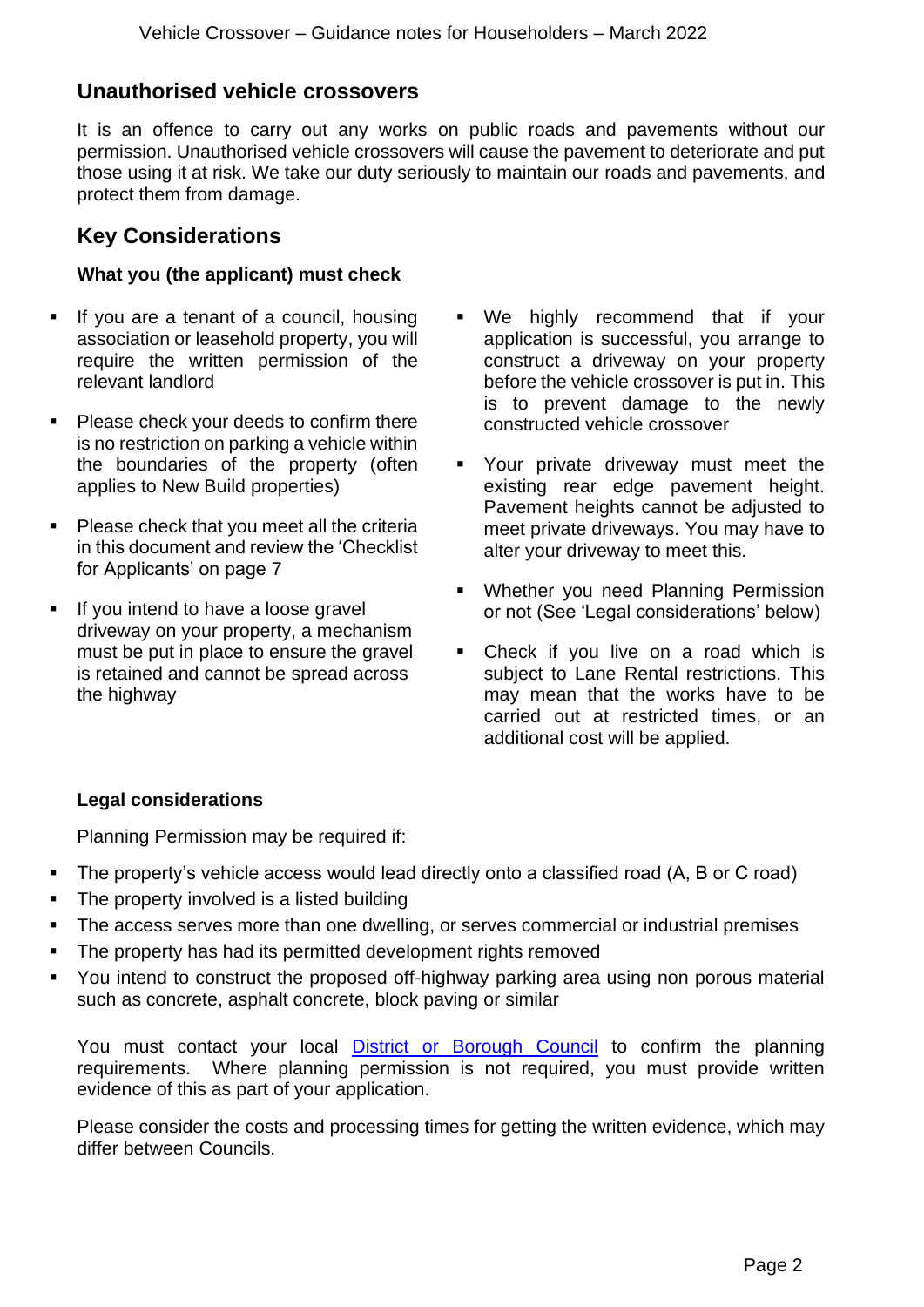#### **Our requirements and checks**

- <span id="page-2-0"></span>Space criteria – see next page
- Safety criteria  $-$  see next page
- The standard vehicle crossover configuration consists of two sloping kerbs ("raker") either side of three dropped kerbs in the middle. This equates to roughly 4.6 metres along the kerb line. We apply this as standard.
- We will take your preference requests into account, however we (Surrey County Council) will ultimately decide the final size and position of the crossing.
- We will not excessively **widen** an existing crossover and would generally only implement a widening of one further dropped kerb.
- Homeowners may have to adjust **ground levels** within the property boundary to ensure there is sufficient angle to prevent vehicles grounding when entering and exiting the property.
- A new, second or widened vehicle crossover may be refused if there is a very high demand for **on-street parking** and the impact of a second or widened crossover would be severe, unless direct safety benefits can be proven.
- The presence of a formally designated on-street parking space in the vicinity of the proposed VCO, whether in a Controlled Parking Zone or not, will mean that the request is refused.
- If there is **utility equipment** that requires adjustment or diversion you will be responsible for the arrangement and cost.
- If a **streetlight** needs to be relocated to accommodate the new crossover, we will let you know and give you further details on how to arrange for this be done with Surrey County Council's contractor (Milestone). It may not always be possible

to relocate a streetlight, in which case the application may be refused.

- The applicant must pay for the relocation of any street lights or street furniture. Costs vary based on individual circumstances but as a guide, this is likely to be upwards of £1500 for street lights.
- Highway **trees** will not be removed to allow a vehicle access
- No crossover will be permitted within a distance of one metre from the trunk of a tree. This distance may be increased depending on the size of the tree.

We operate to national guidelines for tree protection; more information can be found on the [National Streetworks guidance](http://streetworks.org.uk/wp-content/uploads/2016/09/V4-Trees-Issue-2-16-11-2007.pdf)  [document,](http://streetworks.org.uk/wp-content/uploads/2016/09/V4-Trees-Issue-2-16-11-2007.pdf) with particular attention to the tree protection zone (Figure 1 on page 9).

- If the proposed hard standing area is to be constructed from a non-porous surfacing material, surface water from the area will need to be directed to a drain within your own property. If the proposed area is non-porous and over five square metres, planning permission will be required.
- If the road has a **ditch or stream** running alongside it the VCO construction must ensure that water can flow unrestricted in this watercourse, as this may increase local flood risk. This means a bridge or pipe (culvert) may need to be installed as part of the works.
- Depending upon how the crossing is built, an additional consent may be required. The cost (£50 per consent) and administration of this will be included within the VCO process and any associated costs of the works included in the quote provided.
- Following the works, the maintenance responsibility of the watercourse remains with the owner of the land.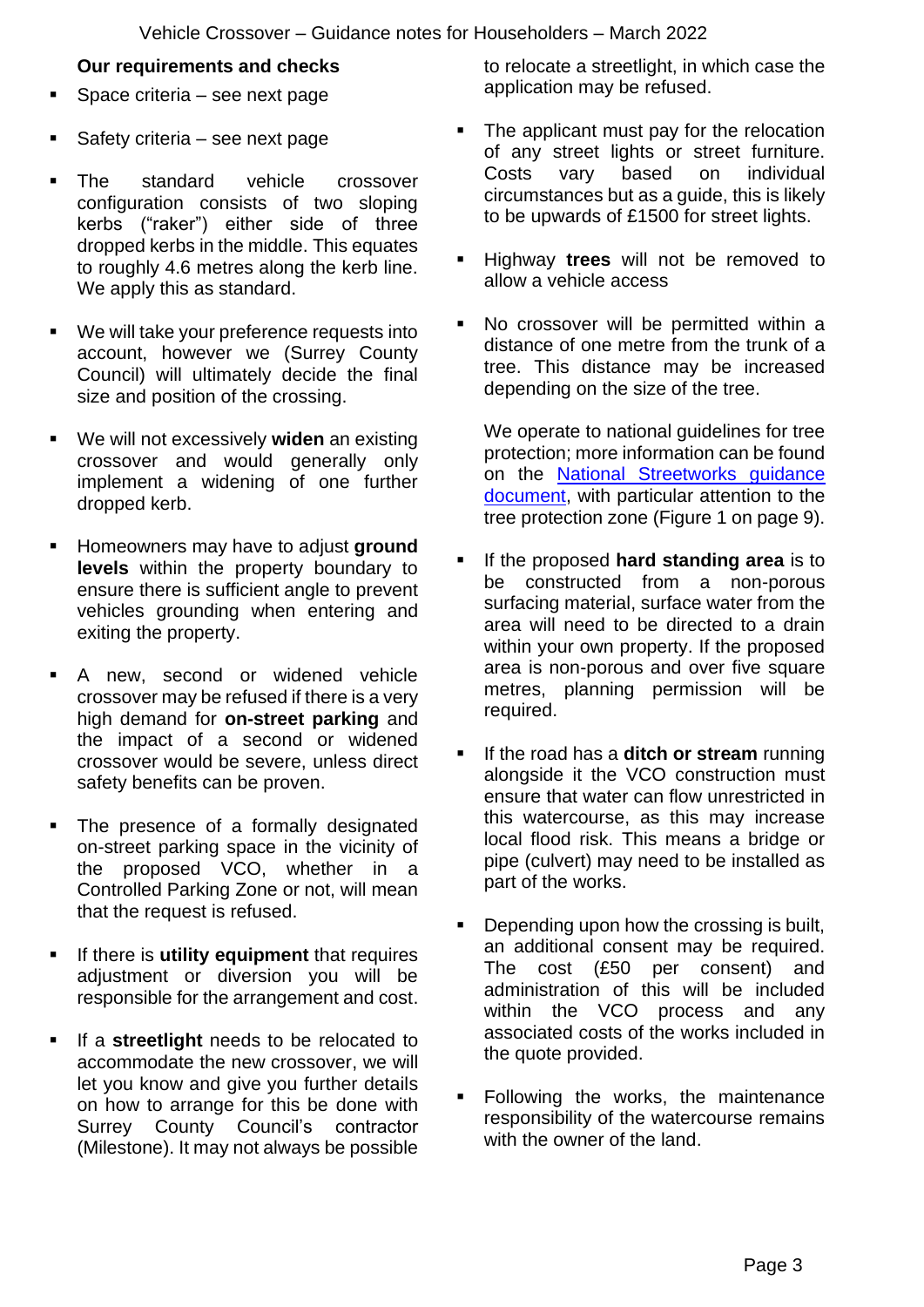# <span id="page-3-0"></span>**Space Criteria**

You must have sufficient room on your property for a vehicle to be parked without it overhanging the public highway.

The minimum space requirements depend on how you intend to park the car. These are as follows;

Table 1: Required dimensions for private forecourt, depending on how the car is intended to be parked

| How the car will be parked                                                          | Width (min) | Depth (min) |
|-------------------------------------------------------------------------------------|-------------|-------------|
| A) On the owner's property at<br>right angles to the road                           | 2.4 metres  | 4.8 metres  |
| B) End-on, in front of a garage                                                     | 2.4 metres  | 6 metres    |
| C) Parallel to the road (in an area<br>with no on-street parking and no<br>footway) | 6 metres    | 2.4 metres  |



Please note, dimensions in these drawings are not to scale, and are for illustrative purposes only. The presence of a wide footway or verge and on-street parking may increase these figures.

The size of the applicant's current car(s) will **not** be taken into account for measurements.

# <span id="page-3-1"></span>**Safety Criteria**

Vehicle crossings may not be permitted:

- i. At busy junctions where they create conflicts between highway users. Where the crossover is adjacent to and conflicts with a designated pedestrian crossing point.
- ii. If it is closer than 1m to any item of street furniture such as a lamp column or road sign and such street furniture that cannot be relocated.
- iii. If the resulting gradient across the footpath will be dangerous for pedestrians. (Steeper than 1:12)
- iv. On particularly busy roads, if cars cannot turn within the driveway.
- v. If the crossing does not meet the following visibility requirements (see overleaf):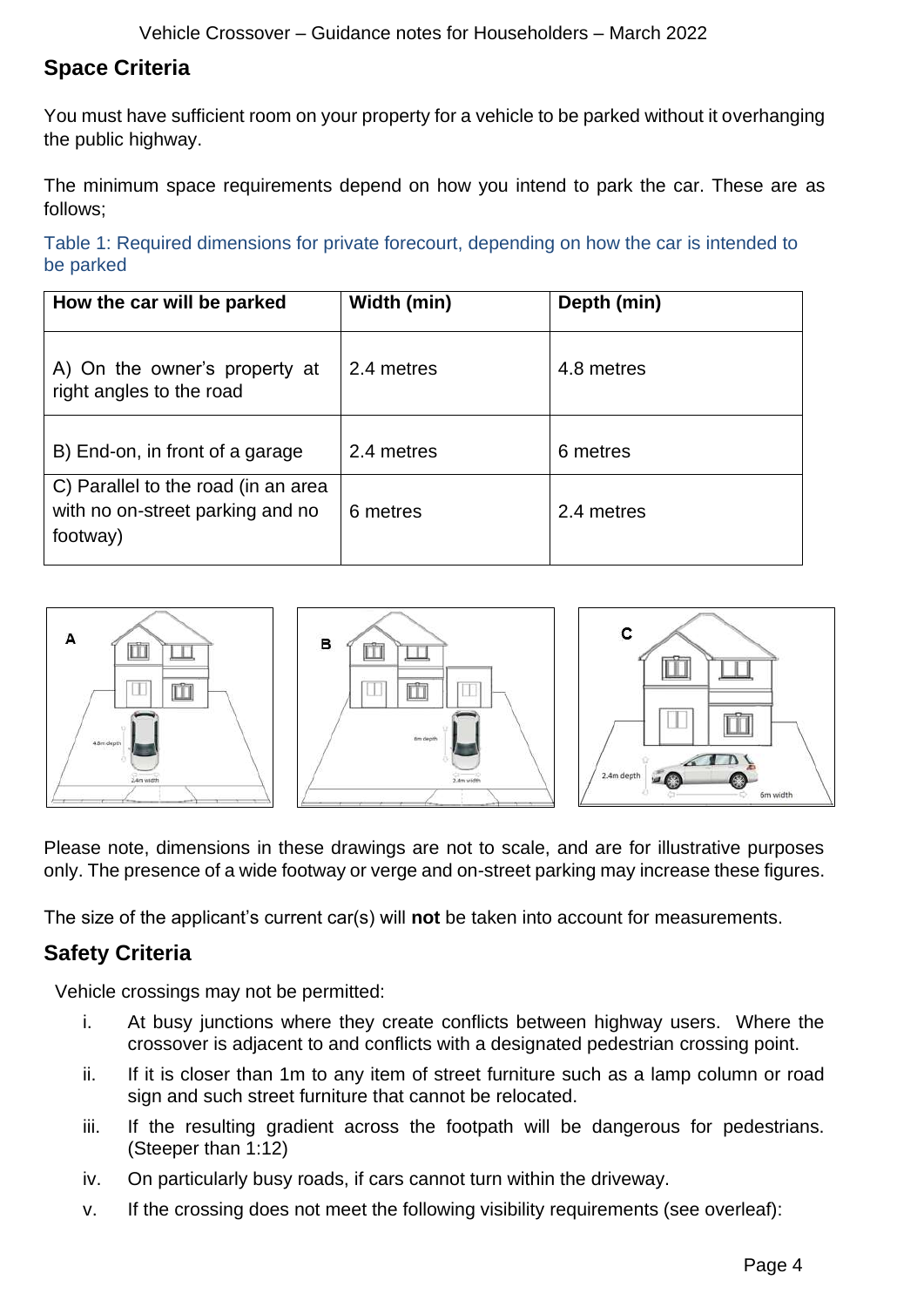Vehicle Crossover – Guidance notes for Householders – March 2022

When standing at Point 'A', there must be clear vision along the dashed lines shown to point B for distance 'Y' from the table below.





#### Table 2: Required 'Y' distances depending on the speed limit of road for proposed new crossover

| <b>Speed Limit (mph)</b> | 'Y' Distance                                       |
|--------------------------|----------------------------------------------------|
| 20                       | 25 metres desirable/ 22 metres minimum             |
| 30                       | 45 metres desirable / 40 metres minimum            |
| 40                       | 120 metres in rural areas /free flowing trafficked |
|                          | areas                                              |
| 40                       | 70 metres desirable / 63 metres minimum in         |
|                          | urban areas                                        |
| 50                       | 160 metres (relaxation only permissible following  |
|                          | site-specific assessment)                          |
| 60                       | 215 metres (relaxation only permissible following  |
|                          | site-specific assessment)                          |

Notes:

- Desirable figures apply to roads carrying buses/HGV's
- Minimum figures apply to roads with no buses and low numbers of HGV's
- Localised adjustments may be required on roads with an incline of greater than 10%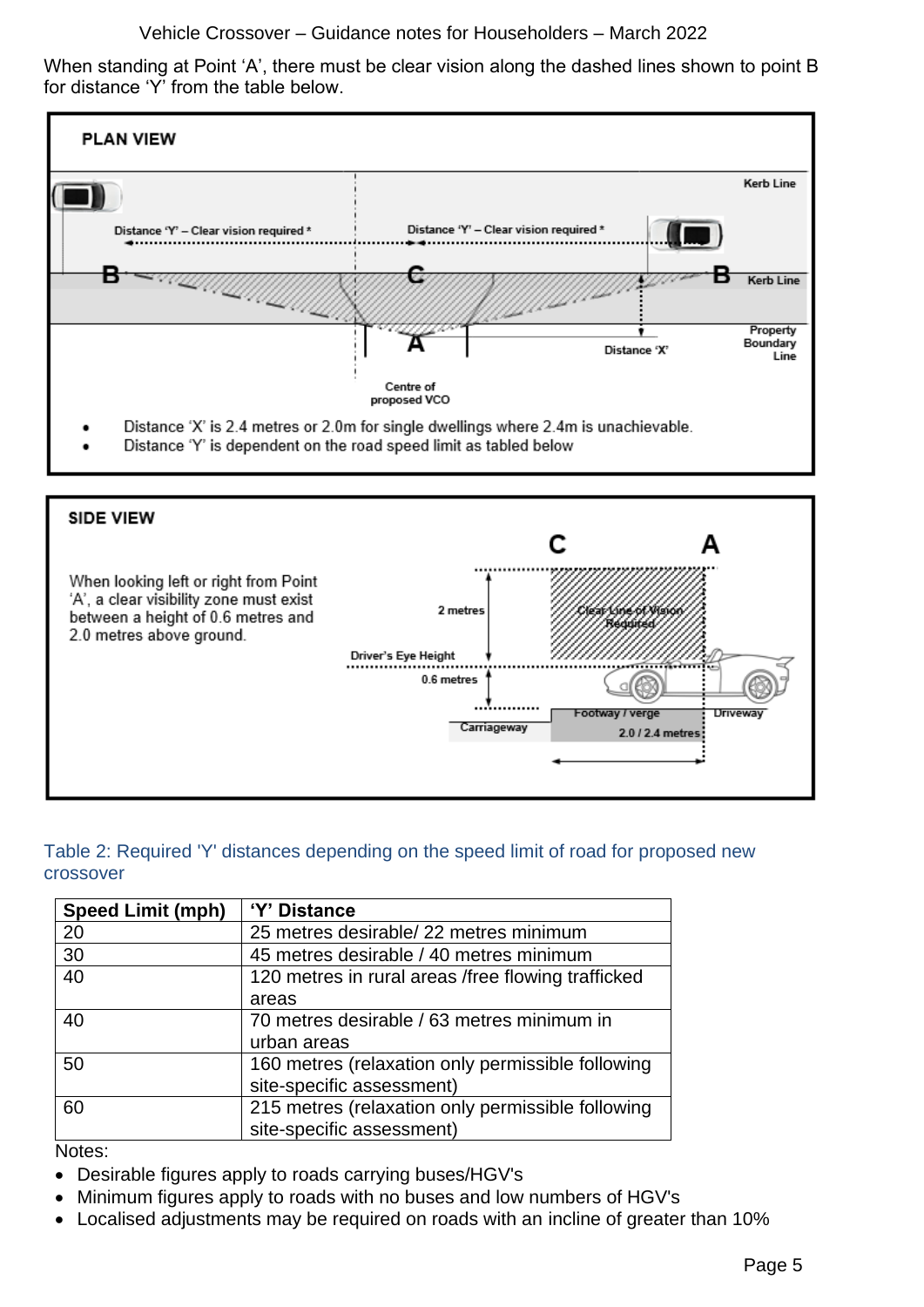# **The application process**

<span id="page-5-0"></span>

| <b>Stage</b>                                                                                  | Cost                                                             | <b>What happens</b>                                                                                                                                                                                                                                                                                                                                                                                                                                                                                                                                                                               |
|-----------------------------------------------------------------------------------------------|------------------------------------------------------------------|---------------------------------------------------------------------------------------------------------------------------------------------------------------------------------------------------------------------------------------------------------------------------------------------------------------------------------------------------------------------------------------------------------------------------------------------------------------------------------------------------------------------------------------------------------------------------------------------------|
| 1) Initial application<br>(joint applications for<br>adjacent properties<br>will be accepted) | £125 (non-refundable)                                            | The initial assessment / site visit<br>Marking out the proposed crossover (if applicable)<br>Preparation of some of the required documentation<br><b>Administration costs</b>                                                                                                                                                                                                                                                                                                                                                                                                                     |
| 2) Full application                                                                           | £178 (non-refundable)                                            | We will compile and send you a Licence pack, which contains:<br>Licence for the work (valid for 6 months)<br>$\bullet$<br>Full construction specifications<br><b>Suggested Traffic Managements requirements</b><br>Watercourse requirements (where applicable)<br><b>Utility Stat drawings</b><br>List of approved contractors<br>Use these details to gain multiple contractor quotes. When selecting a quote, please consider<br>the availability of the contractor to start the works. Surrey County Council has no control over<br>other work commitments which contractors may already have. |
| 3) Re-mark (optional)                                                                         | £116 (non-refundable)                                            | If you have already agreed the vehicle crossover markings with us, and ask at a later point<br>(following full application payment) for the markings to be changed, a £116 fee is payable.<br>This covers the administration and officer time required to re-attend the site and carry out the<br>request.                                                                                                                                                                                                                                                                                        |
| 4) Payment for full cost<br>of works                                                          | This will be the quoted<br>amount from your<br>chosen contractor | When you have selected a contractor, you pay the full cost of the works up-front. If Lane Rental<br>costs are applicable to your case, please check with your contractor whether this is included in<br>your quote or not. The payment will be held by Surrey County Council until the works have<br>been completed. Please do not include VAT (value added tax) in the payment.                                                                                                                                                                                                                  |
| 5) Post construction                                                                          | N/A                                                              | We will inspect the completed works. If any remedial works are needed, this will be carried<br>out at no extra cost to you.                                                                                                                                                                                                                                                                                                                                                                                                                                                                       |